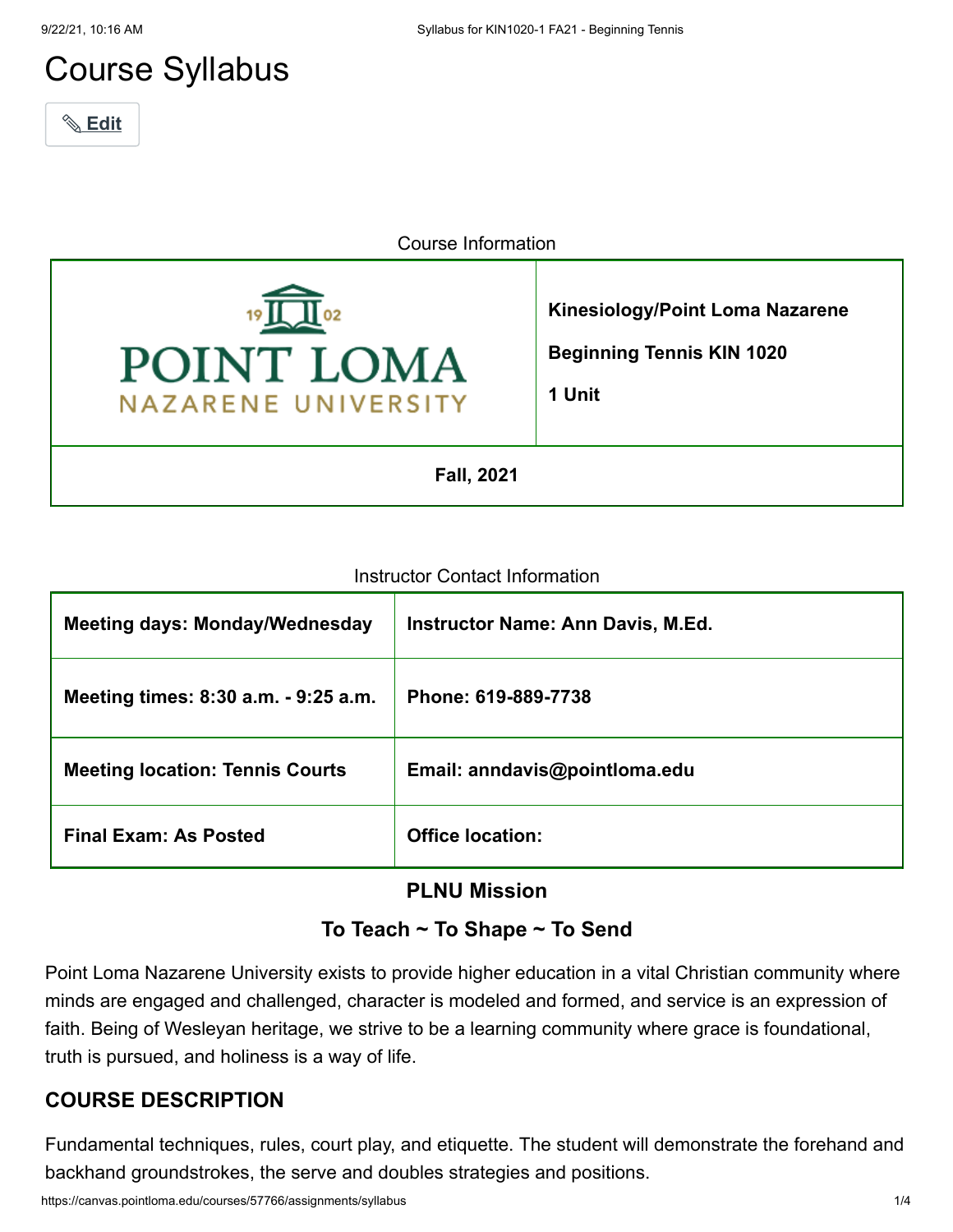## **COURSE LEARNING OUTCOMES**

- 1. You will demonstrate the following skills:
	- A. Forehand
	- B. Backhand
	- C. Serve
	- D. Volley
- 2. You will participate in a variety of videos for skill development for the forehand, backhand and serve.
- 3. You will state the rules, scoring and etiquette of tennis.
- 4. You will state the best positions and rotations for singles and doubles
- 5. You will submit 20 sec. self-videos to assist in personal feedback from the instructor
- 6. You will respond to 4 videos with your takeaways and questions

#### **COURSE CREDIT HOUR INFORMATION**

In the interest of providing sufficient time to accomplish the stated Course Learning Outcomes, this class meets the PLNU credit hour policy for a 1 unit class delivered over 15 weeks. Specific details about how the class meets the credit hour requirement can be provided upon request. (Based on 37.5 hours of student engagement per credit hour.)

## **COURSE SCHEDULE AND ASSIGNMENTS**

- Watch a Video of the Week
- Take a 20-30 sec video of your progress each week and post to canvas
- Post questions and comments in discussion board
- Practice 1-2 hrs on court per week
- State the knowledge, rules, etiquette and mechanics

#### ASSESSMENT AND GRADING

| Participation (5 pts. x 30) | 150 pts.  |  |
|-----------------------------|-----------|--|
| Self-Videos (15 pts. x 7)   | 105 pts.  |  |
| Tests: mid-term             | 65 pts.   |  |
| Video Report                | $20$ pts. |  |
| Total                       | 340 pts.  |  |

#### **Standard Grade Scale Based on Percentages**

| A 90-100 | B 80-89 | $C$ 70-79 | D 60-69 |
|----------|---------|-----------|---------|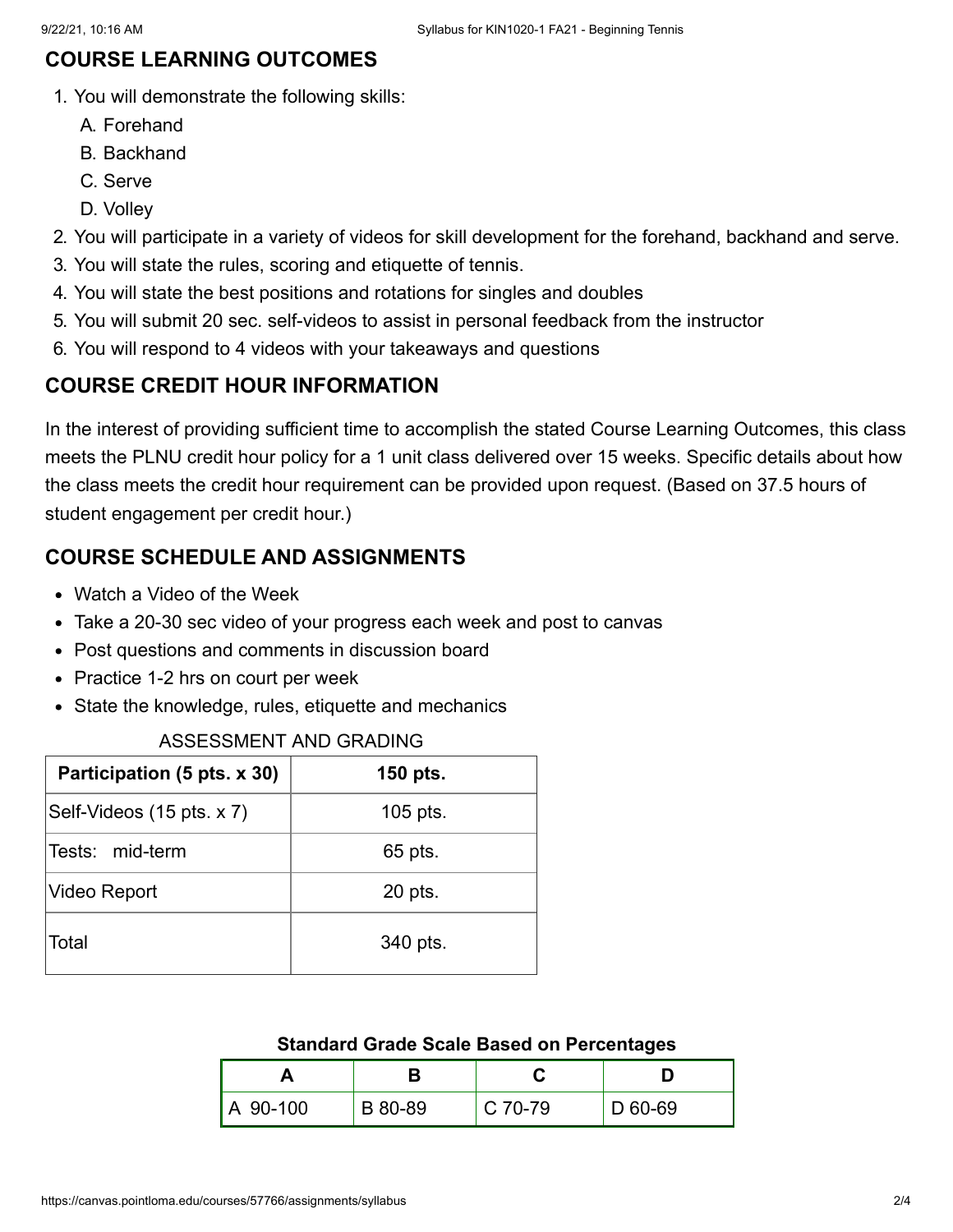#### **INCOMPLETES AND LATE ASSIGNMENTS**

All assignments are to be submitted/turned in by the beginning of the class session when they are due including assignments posted in Canvas. Incompletes will only be assigned in extremely unusual circumstances.

# **PLNU COPYRIGHT POLICY**

Point Loma Nazarene University, as a non-profit educational institution, is entitled by law to use materials protected by the US Copyright Act for classroom education. Any use of those materials outside the class may violate the law.

# **PLNU ACADEMIC HONESTY POLICY**

Students should demonstrate academic honesty by doing original work and by giving appropriate credit to the ideas of others. Academic dishonesty is the act of presenting information, ideas, and/or concepts as one's own when in reality they are the results of another person's creativity and effort. A faculty member who believes a situation involving academic dishonesty has been detected may assign a failing grade for that assignment or examination, or, depending on the seriousness of the offense, for the course. Faculty should follow and students may appeal using the procedure in the university Catalog. See **Academic Policies [\(http://catalog.pointloma.edu/content.php?catoid=18&navoid=1278\)](http://catalog.pointloma.edu/content.php?catoid=18&navoid=1278)** for definitions of kinds of academic dishonesty and for further policy information.

# **PLNU ACADEMIC ACCOMMODATIONS POLICY**

PLNU is committed to providing equal opportunity for participation in all its programs, services, and activities. Students with disabilities may request course-related accommodations by contacting the [Educational Access Center \(EAC\), located in the Bond Academic Center \(](mailto:EAC@pointloma.edu)**EAC@pointloma.edu (mailto:EAC@pointloma.edu)** or 619-849-2486). Once a student's eligibility for an accommodation has been determined, the EAC will issue an academic accommodation plan ("AP") to all faculty who teach courses in which the student is enrolled each semester.

PLNU highly recommends that students speak with their professors during the first two weeks of each semester/term about the implementation of their AP in that particular course and/or if they do not wish to utilize some or all of the elements of their AP in that course.

Students who need accommodations for a disability should contact the EAC as early as possible (i.e., ideally before the beginning of the semester) to assure appropriate accommodations can be provided. It is the student's responsibility to make the first contact with the EAC.

# **PLNU ATTENDANCE AND PARTICIPATION POLICY**

Regular and punctual attendance at all synchronous class sessions is considered essential to optimum academic achievement. If the student is absent for more than 10 percent of class sessions (virtual or face-to-face), the faculty member will issue a written warning of de-enrollment. If the absences exceed